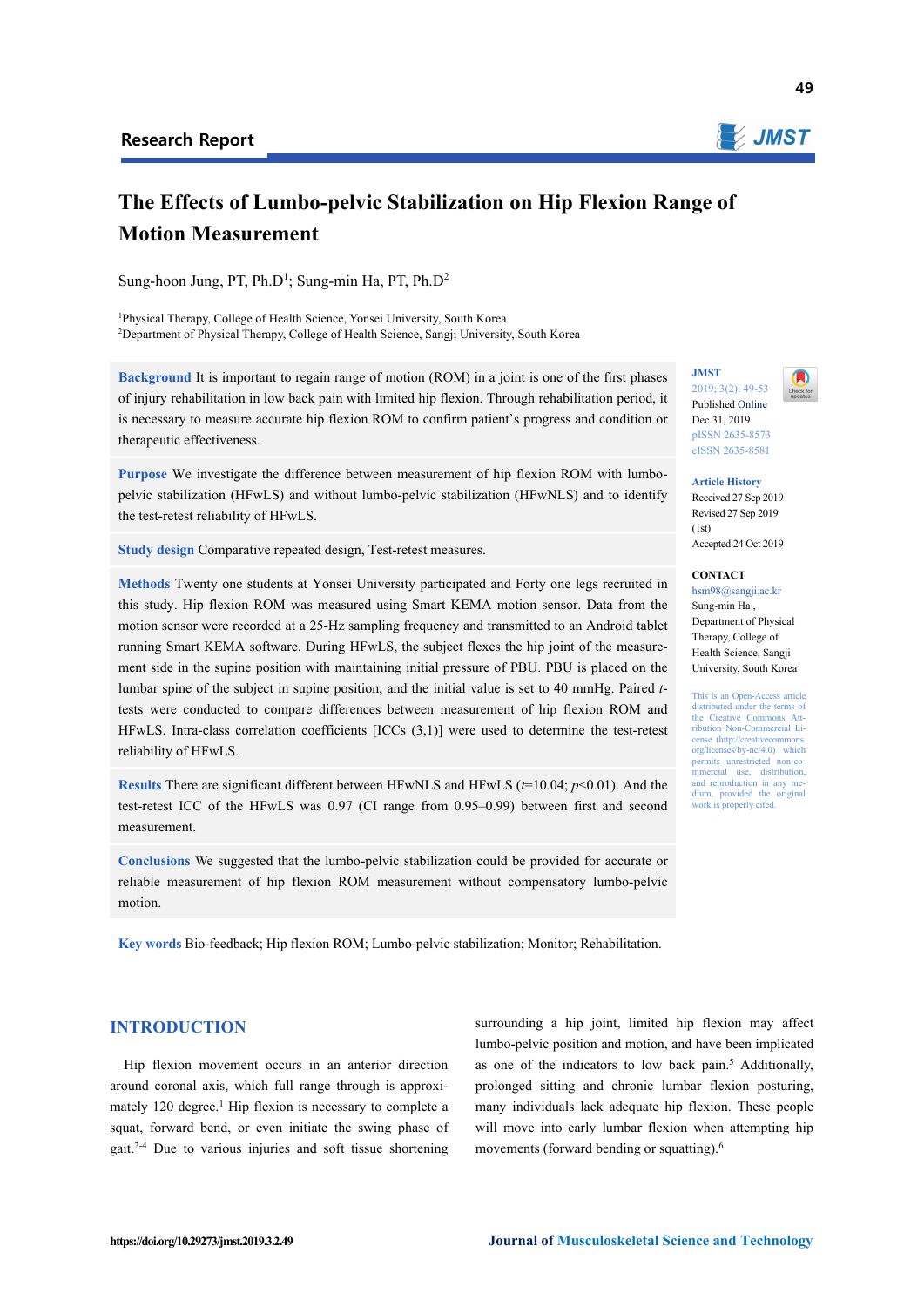It is important to regain range of motion (ROM) in a joint is one of the first phases of injury rehabilitation in low back pain with limited hip flexion.7 Through rehabilitation period, it is necessary to measure hip flexion ROM to confirm patient`s progress and condition or therapeutic effectiveness.8 Previous studies reported that flexion of hip is tested in the supine position and normally 120 degree with knee flexed.<sup>9</sup> For the accurate measurement of hip flexion ROM, if the anterior superior iliac spine begins to move, the movement is stopped as pelvic rotation is occurring rather than hip flexion.8 However, we have difficulties of preventing or detecting the motion of lumbopelvic motion through traditional testing.

A pressure biofeedback unit (PBU) is made up of an inflatable plastic bag that is combined with a pressure gage displaying feedback on pressure for spine stabilization. To monitor stabilization of the lumbo-pelvic during exercise, a PBU has been commonly used in various biofeedback methods.10-13 However, a PBU has not been used to stabilize the lumbar during measurement of hip flexion ROM. If PBU is used for hip flexion ROM measurement to detect the motion of lumbo-pelvic, a net hip flexion angle without compensatory motion of lumbo-pelvic can be measured. Therefore, the purpose of this study is to investigate the difference between measurement of hip flexion ROM with lumbo-pelvic stabilization (HFwLS) and hip flexion ROM without lumbo-pelvic stabilization (HFwNLS), and to identify the test-retest reliability of HFwLS.

# **METHODS**

#### **Subjects**

21 students at Yonsei University participated and 41 legs recruited in this study (A date of one side leg has been lost). General characteristics of subjects are shown in Table 1. Inclusion criteria included no history of neurological disease, arthritis, connective tissue disorder, or hip joint injury or surgery. Exclusion criteria consisted of reported hip joint pain at the time of data collection, recent hip joint surgery for which the participant was still receiving care, or ongoing hip joint rehabilitation program. Before the study, the principal tester explained the experimental protocol to the subjects in detail. All subjects signed an informed consent form, and this study was approved by the Yonsei University Wonju Institutional Review Board (approval number: 1041849-201701-BM-008-02).

#### **Instrumentation**

 Hip flexion ROM was measured using Smart KEMA motion sensor (KOREATECH Co, Ltd, Seoul, Korea). The inertial measurement unit (IMU) contained a tri-axillar gyroscope, a magnetometer, and an accelerometer. Data from the motion sensor were recorded at a 25-Hz sampling frequency and transmitted to an Android tablet running Smart KEMA software. The one sensor attached to the midline of the lateral midline of the thigh using an adjustable belt. The PBU (Stabilizer, Chattanooga Group Inc., Hixson, TN, USA) was used to detect the motion of lumbo-pelvic. The PBU is an inflatable air-filled pressure sensor that is placed behind the subject's lumbar spine.

#### **Procedure**

Before the measurement, the subjects were instructed to perform measurement HFwNLS and HFwLS. For measurement of HFwNLS, the subject flexes the hip joint of the measurement side in the supine position (Figure 1A). During HFwLS, the subject flexes the hip joint of the measurement side in the supine position with maintaining initial pressure of PBU (Figure 1B). PBU is placed on the lumbar spine of the subject in supine position, and the initial value is set to 40mmHg. Changes in the PBU pressure during hip flexion ROM movement reflect the lumbo-pelvic motion, resulting in uncontrolled movement and excessive hip flexion ROM.

#### **Statistical analysis**

SPSS version 23.0 (SPSS Inc., Chicago, IL, USA) was used for the statistical analyses, which was treated as a de-

| Table 1. Comparison of subject characteristics |  |  |  |
|------------------------------------------------|--|--|--|
|                                                |  |  |  |

| Characteristics      | Experimental group $(n=20)$ | Control group $(n=20)$ | $p$ -value |
|----------------------|-----------------------------|------------------------|------------|
| Gender (male/female) | 8/12                        | 9/11                   | None       |
| Age (years)          | $21.05 \pm 1.61$            | $21.15 \pm 1.76$       | 0.40       |
| Body mass (kg)       | $60.05 \pm 13.07$           | $60.55 \pm 12.33$      | 0.72       |
| Height (cm)          | $168.25 \pm 6.90$           | $169.30\pm 6.93$       | 0.88       |

Data are expressed as mean±SD.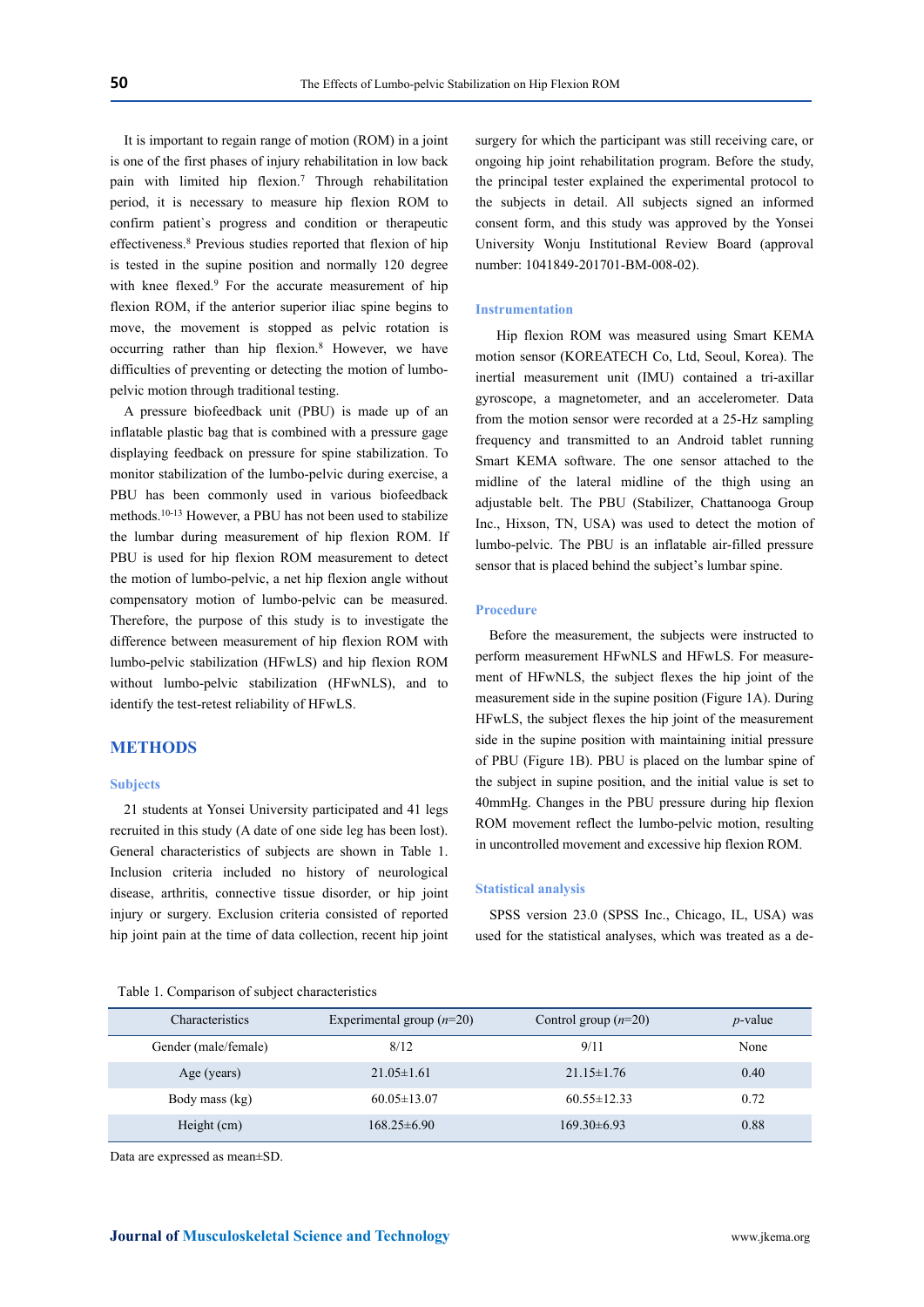

scriptive analysis (i.e., using means and standard deviation; SD). The Shapiro-Wilk test was used to check the data normality. Paired *t*-tests were conducted to compare differences between measurement of HFwNLS and HFwLS. Intra-class correlation coefficients [ICCs (3,1)] were used to determine the test-retest reliability of HFwLS. The testretest reliability was calculated across results from the test sessions. Degree of reliability bases on ICCs was defined using the following criteria: .69 or less=poor, .70–.79= moderate, .80–.89=good, and .90–.99=excellent.<sup>14</sup>

## **RESULTS**

The mean and SD values of measurement of hip flexion

ROM and HFwLS are presented in Table 2. There are significant different between HFwNLS and HFwLS (*t*=10.04; *p*<0.01). And the test-retest ICC of the HFwLS was 0.971 (CI range from 0.95–0.99) between two session (Table 3).

### **DISCUSSION**

 Hip joint range of motion (ROM) is a basic clinical parameter for diagnosing hip diseases, such as osteoarthritis or femoroacetabular impingement, and for monitoring the efficacy of a treatment.15 Various measurement tools such as goniometer, inclinometer, and electromagnetic sensor used to measure hip joint ROM. These measurement have a difficulties for corrective measure by uncontrolled lumbo-

Table 2. Value of between measurement of hip flexion ROM and HFwLS

|       | Measurement of hip flexion ROM | <b>HFwLS</b>       |       |                          |
|-------|--------------------------------|--------------------|-------|--------------------------|
| Angle | $124.70 \pm 12.89$             | $104.61 \pm 15.23$ | 10.04 | $< \hspace{-0.05cm}0.01$ |

Data are expressed as mean±SD. ROM, range of motion; HFwLS, measurement of hip flexion ROM with lumbo-pelvic stabilization.

Table 3. Test-retest reliability of the measurement of HFwLS

|              | ICC $(95\% \text{ CI})$ | $SEM$ ( $\degree$ ) | MDD <sup>95</sup> (°) |
|--------------|-------------------------|---------------------|-----------------------|
| <b>HFwLS</b> | 0.97                    | 2.59                | 7.19                  |

HFwLS, measurement of hip flexion ROM with lumbo-pelvic stabilization; ICC, intraclass correlation coefficient; CI, confidence interval; MDD95, minimal detectable difference; SEM, standard error of measurement.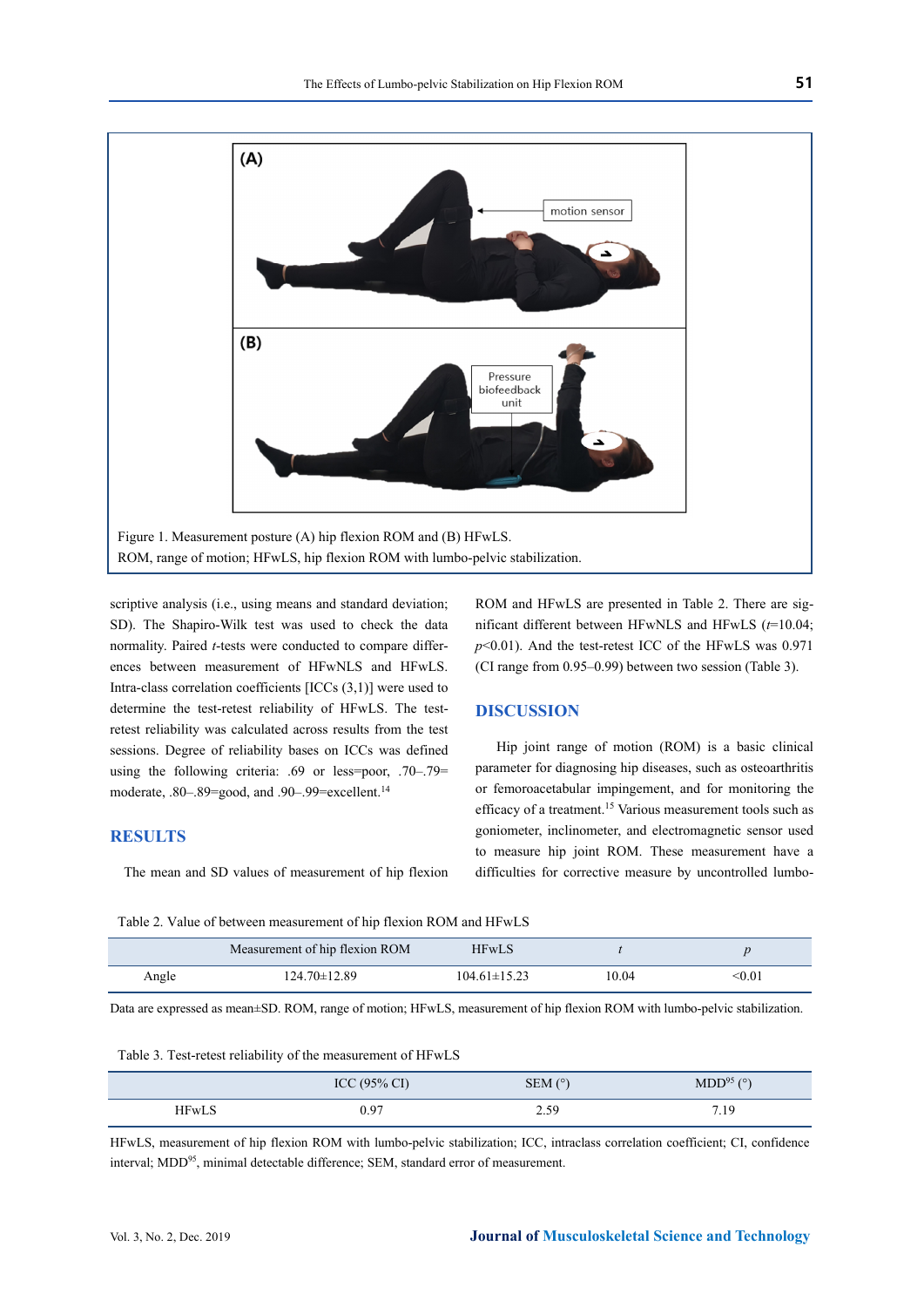pelvic movement, especially hip flexion ROM. For corrective measurement, it necessary to control or stabilize lumbopelvic motion. This study investigated the effects of lumbar stabilization on hip flexion ROM measurement.

Our study showed that the HFwLS was significantly in lower than HFwNLS. And test-retest ICC of the HFwLS was excellent between first and second measurement. There are possible explanations for our results. During the measurement of the HFwNLS, the hip flexion ROM value is accompanied by lumbo-pelvic motion. Therefore, accurate hip flexion ROM measurements were not made because of compensatory movements of lumbo-pelvic part. In the HFwLS, the hip flexion ROM could be measured with minimal lumbo-pelvic motion due to lumbo-pelvic stabilization using PBU. Lumbo-pelvic stabilization minimizes the factors affecting hip flexion ROM measurement, resulting in high measurement reliability.

Previous study reported that hip flexion measurement using a goniometer can be attributed to pelvic tilt, leading to an immense misinterpretation of this movement due to the insensitivity of manual goniometers for secondary pelvic movement.16 Elson and Aspinall suggested an alternative method for measuring hip flexion ROM by palpating the lumbosacral junction to allow early identification of lumbar spine flexion which accompanies hip flexion.<sup>17</sup> During hip flexion ROM measurement, control or stabilization of lumbo-pelvic motion is difficult because it is difficult to detect lumbo-pelvic motion. For this reason, feedback information or tools are commonly used. A PBU is a noninvasive method that is economical, and it can be easily used anywhere since it is portable.<sup>18</sup> Furthermore, a PBU has been used to monitor the motion of the lumbo-pelvic region.19-20 Therefore, lumbo-pelvic stabilization using a PBU is important considerations for precise measurement and may help to minimize measurement error during hip flexion ROM measurement. We believe that using a digital measuring device and PBU rather than a goniometer measurement without lumbo-pelvic stabilization improves the accuracy of the measurement in our study.

 The present study had limitations. First, the generalization of the present study is limited because our subjects were young and small sample size. Therefore, further research is needed to examine in different age group. Additionally, other hip joint ROM is needed to examine for identifying the effectiveness of lumbo-pelvic stabilization on hip joint ROM. Second, we did not measure abnormal or compensatory movement for lumbo-pelvic motion. Further study is needed to examine the kinematic data for lumbopelvic motion.

## **CONCLUSIONS**

The present study examined the effects of lumbo-pelvic stabilization on hip flexion ROM measurement. Based on the results, we suggested that the lumbo-pelvic stabilization could be provided for accurate or reliable measurement of hip flexion ROM measurement without compensatory lumbo-pelvic motion. This study provides useful information that can help physical therapist and health care related experts to examine accurate or reliable ROM measurement.

# **Key Points**

**Question** What does lumbo-pelvic stabilization affect hip flexion ROM measurements?

**Findings** Hip flexion ROM was significantly in HFwLS lower than HFwNLS. And test-retest ICC of the HFwLS was excellent between first and second measurement.

**Meaning** Lumbo-pelvic stabilization could be provided for accurate or reliable measurement of hip flexion ROM measurement without compensatory lumbo-pelvic motion.

#### **Article information**

Conflict of Interest Disclosures: None.

Funding/Support: None.

Acknowledgment: None.

Ethic Approval: This study received the approval of the Yonsei University Wonju Institutional Review Board (number: 1041849-201701-BM-008-02).

## **REFERENCES**

- 1. Roach KE, Miles TP. Normal hip and knee active range of motion: the relationship to age. *Phys Ther.* 1991;71(9): 656-665.
- 2. Hemmerich A, Brown H, Smith S, et al. Hip, knee, and ankle kinematics of high range of motion activities of daily living. *J Orthop Res.* 2006;24(4):770-781.
- 3. Burnett AF, Cornelius MW, Dankaerts W et al. Spinal kinematics and trunk muscle activity in cyclists: a comparison between healthy controls and non-specific chronic low back pain subjects-a pilot investigation. *Man Ther.* 2004;9(4):211-219.
- 4. McHardy A, Pollard H, Fernandez M. Triathlon injuries: a review of the literature and discussion of potential injury mechanisms. *Clinical Chiropractic.* 2006;9:129- 138.
- 5. Janice MM. *The effect of limited hip mobility on the lumbar spine in a young adult population*. Waterloo: